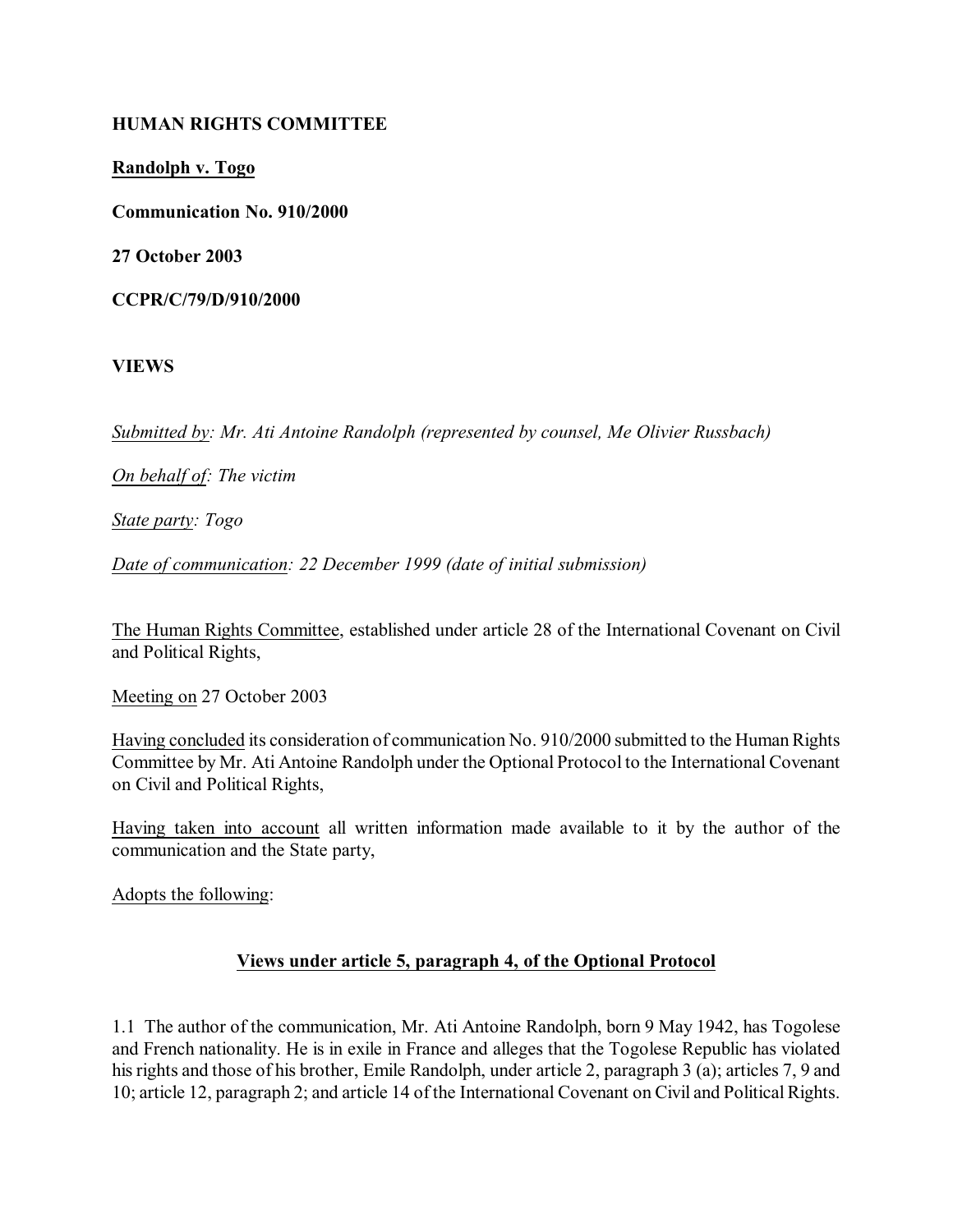The author is represented by counsel.

1.2 The Togolese Republic became a party to the Covenant on 24 August 1984 and to the Optional Protocol on 30 June 1988.

### Facts as submitted by the author

2.1 Mr. Randolph first relates the circumstances surrounding the death of his brother, Counsellor to the Prime Minister of Togo, which occurred on 22 July 1998. He claims that the death resulted from the fact that the gendarmerie did not renew his brother's passport quickly enough so that he could be operated on in France, where he had already undergone two operations in 1997. His diplomatic passport having expired in 1997, the author's brother had requested its renewal; the author claims, however, that the gendarmerie confiscated the document. His brother later submitted another application, supported by his medical file. According to the author, no doctor in Togo had the necessary means to undertake such an operation. The gendarmerie issued a passport on 21 April 1998, but the applicant did not receive it until June 1998.

2.2 The author believes that the authorities violated his brother's freedom of movement, which was guaranteed under article 12, paragraph 2, of the International Covenant on Civil and Political Rights, by refusing to renew his passport quickly and by requiring the applicant's physical presence and his signature in a register in order to deliver the passport to him, thereby exacerbating his illness. The author believes that it was as a result of these events that his brother, in a very weakened condition and unable to fly on a regularly scheduled airline, died on 22 July 1998.

2.3 The author of the communication submits, secondly, facts relating to his arrest on 14 September 1985, together with about 15 others including his sister, and their 1986 trial for possession of subversive literature and insulting the head of State. During the period between his arrest and conviction, the author claims, he was tortured by electric current and other means and suffered degrading, humiliating and inhuman treatment. About 10 days after the arrest, the author was reportedly transferred to the detention centre in Lomé, and it was only then, according to the author, that he discovered he had been accused of insulting a public official, a charge that was later changed to insulting the head of State. The author notesin this respect that the head of State had not brought charges against anyone.

2.4 By a judgement on 30 July 1986, the text of which has not been submitted to the Committee, Mr. Randolph was sentenced to five years' imprisonment. The trial, he claims, was unfair because it violated the presumption of innocence and other provisions of the International Covenant on Civil and Political Rights. He has attached extracts from the 1986 report of Amnesty International in support of his claims.

2.5 The author claims that he did not have any effective remedy available to him in Togo. Later, he adds that he did not exhaust all domestic remedies because the Togolese justice system would not allow him to obtain, within a reasonable amount of time, fair compensation for injuries sustained. He claims that, even if he or his family had filed a complaint, it would have been in vain, for the State would not have conducted an investigation. He adds that filing a criminal suit against the gendarmerie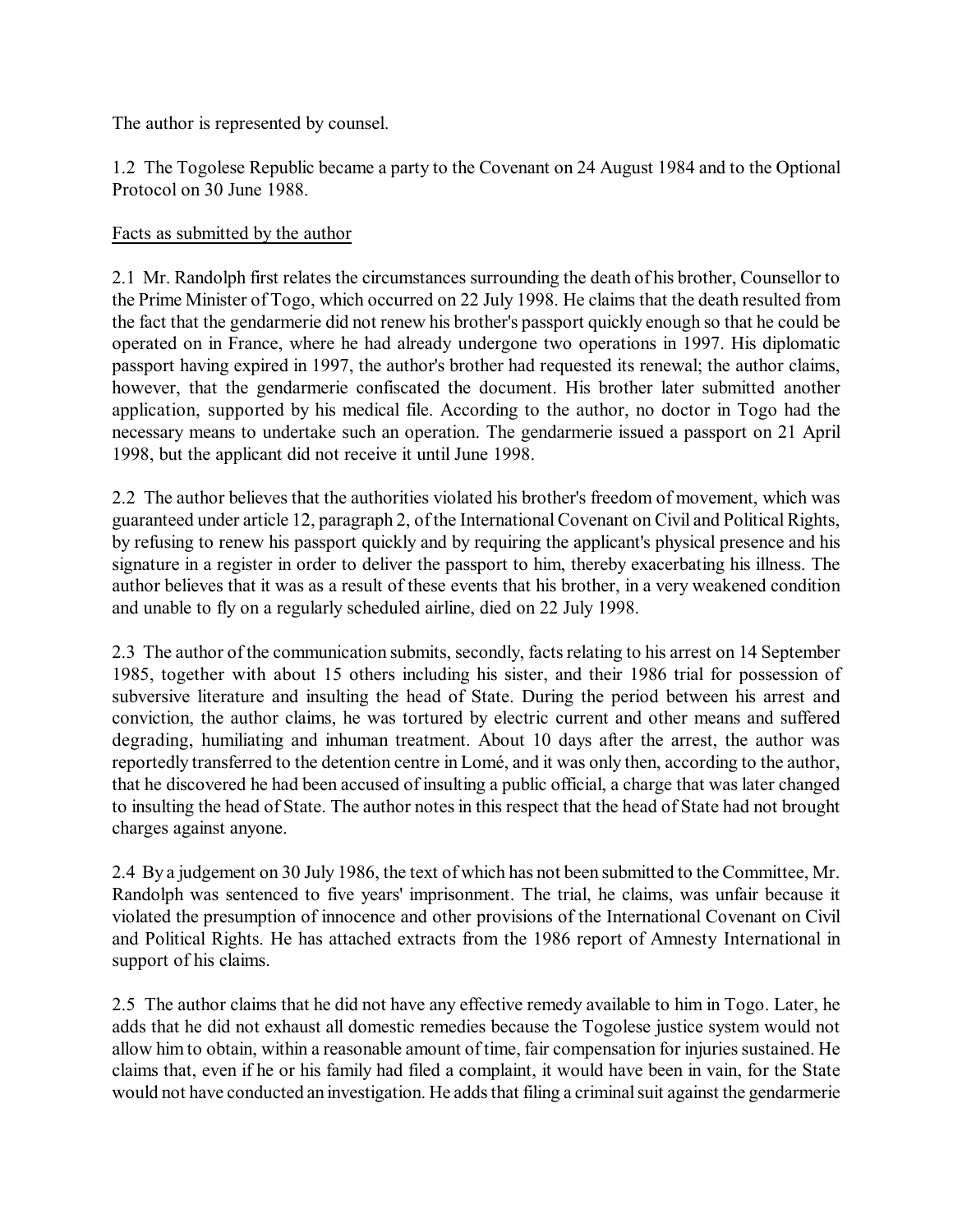would have exposed him and his whole family to danger. Moreover, when he was arrested and tortured, before being sentenced, he had no possibility of filing a complaint with the authorities, who were the very ones who were violating human rights, nor could he file suit against the court that had unfairly convicted him. Mr. Randolph believes that, in these conditions, no compensation for injury suffered would be obtainable through the Togolese justice system.

2.6 After the death of the author's brother in the conditions described above, no one lodged a complaint, according to the author, for the same reasons as he had given before.

2.7 Mr. Randolph believes that, since his release, the injuries caused by the violations of his fundamental rights persist because he has been forced into exile and to live far from his family and loved ones, and also because of his brother's death, which was due to the failure on the part of the Togolese Republic to respect his brother's freedom of movement.

# The complaint

3. The author invokes the violation of article 2, paragraph 3; articles 7, 9 and 10; article 12, paragraph 2; and article 14 of the Covenant. He requests fair compensation for the injuries suffered by him and his family as a result of the State's action, and an internationally monitored review of his trial.

## The State party's observations

4.1 In its observations of 2 March 2000, the State party considers the substance of the communication without addressing the question of its admissibility. The State party rejects all the author's accusations, in particular those relating to torture, contending that during the trial the accused did not lodge any complaint of torture or ill-treatment. The State party cited the statements made following the trial by the author's counsel, Mr. Domenach, to the effect that the hearing had been a good one and that all parties, including Mr. Randolph, had been able to express their views on what had happened.

4.2 As for calling the trial unfair and alleging a violation of the presumption of innocence, the State party again cites an extract from a statement by Mr. Randolph's counsel, in which he declares that over the 10 months that he has been defending his clients in Togo, he has been able to do so in a satisfactory manner, with the assistance and encouragement of the authorities. He adds that the hearing was held in accordance with the rules of form and substance and in the framework of a free debate in conformity with international law.

4.3 With regard to the violation of freedom of movement, the State party contends that it cannot be reproached for having prevented the author's brother from leaving the country by holding up his diplomatic passport, since the authorities had issued him a new passport. As to the formalities for picking up his passport, it is considered normal to require the physical presence of the interested party, as well as his or her signature on the passport and in the register of receipts; this procedure is in the interest of passport-holders because it is intended to prevent documents from being delivered to a person other than the passport-holder.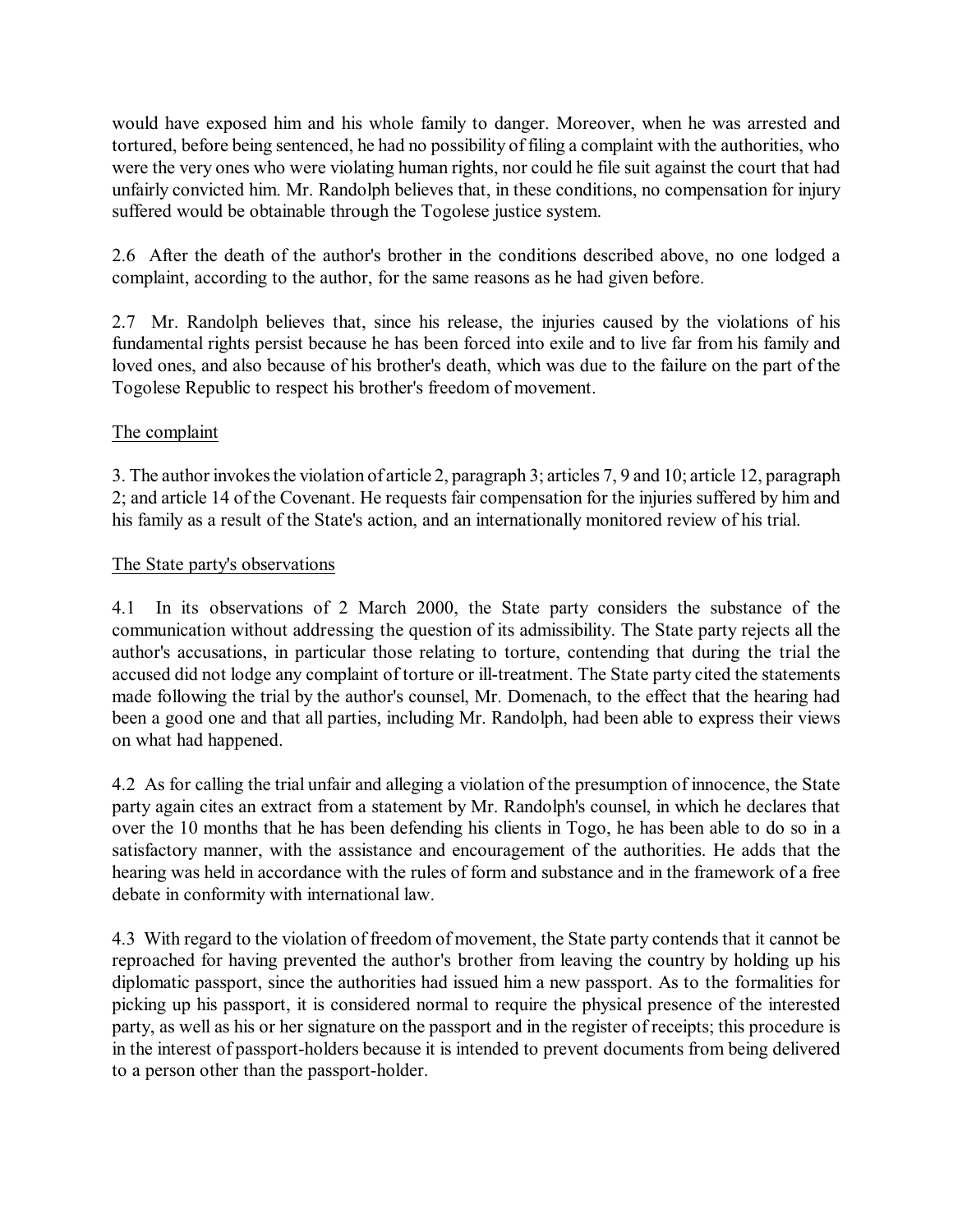4.4 The State party contends that no legal or administrative body has received a claim for compensation for injury suffered by Mr. Ati Randolph.

### The author's comments on the observations of the State party

5.1 In his comments of 22 August 2000, the author accuses Togo of having presented "a tissue of lies". He reaffirms the facts as already submitted and insists that he was detained in police custody from 14 to 25 September 1985, while the legally permissible length of such confinement is a maximum of 48 hours. During that period, the author was subjected to cruel, degrading and inhuman treatment, torture and death threats. In his view, the presumption of his innocence was not respected - he was removed from the civil service list, and he was called to appear before the head of State and of the Central Committee of the only political party, the one in power. His eyeglasses had been confiscated for three months and had been returned to him only after the intervention of Amnesty International. The author's vehicles had also been confiscated. He claims, in that regard, that one of the vehicles, which was returned to him upon his release, had been tampered with so that he could have died when trying to drive it. Lastly, he comments on various government officials in order to illustrate the undemocratic nature of the current regime, although this is not directly related to his communication.

5.2 From 25 September 1985 to 12 January 1987, the author was detained in the Lomé detention centre, where he was subjected to cruel, inhuman and degrading treatment and death threats. In a statement addressed to the Committee, the author's sister testifies that, in that connection, and under pressure from international humanitarian organizations, the regime was forced to have the prisoner examined by a doctor. Ms. Randolph claims that the lawyers and doctors chosen were loyal to the regime and did not acknowledge that the results - indicating there had been no torture - had been falsified.

5.3 The author's trial began only in July 1986. On 30 July 1986, the author was sentenced to five years in prison for insulting the head of State. On 12 January 1987, he was pardoned by the latter.

5.4 Mr. Randolph insists that he wastortured by electric shock on 15 September 1985 in the evening and on the following morning. He claims that he was then threatened with death on several occasions. He states that he told his lawyers about this, and that he lodged complaints of torture with the court on two occasions: once in October 1985, but his complaint had been diluted by replacing "torture" by "ill-treatment". The second time, in January 1986, he lodged his complaint in writing. In response to this action, the author claims, his right to a weekly family visit was suspended. The author also states that during the trial he had reported the torture and ill-treatment. This had been the reason, according to him, for the postponement of his trial from 16 to 30 July, supposedly for further information; he does not, however, offer any proof of these allegations.

5.5 The author also describes the conditions of his detention, for example, being forced to stay virtually naked in a mosquito-filled room, lying directly on the concrete, with the possibility of showering every two weeks at the start and spending only three minutes a day outside his cell, and having to shower in the prison courtyard under armed guard.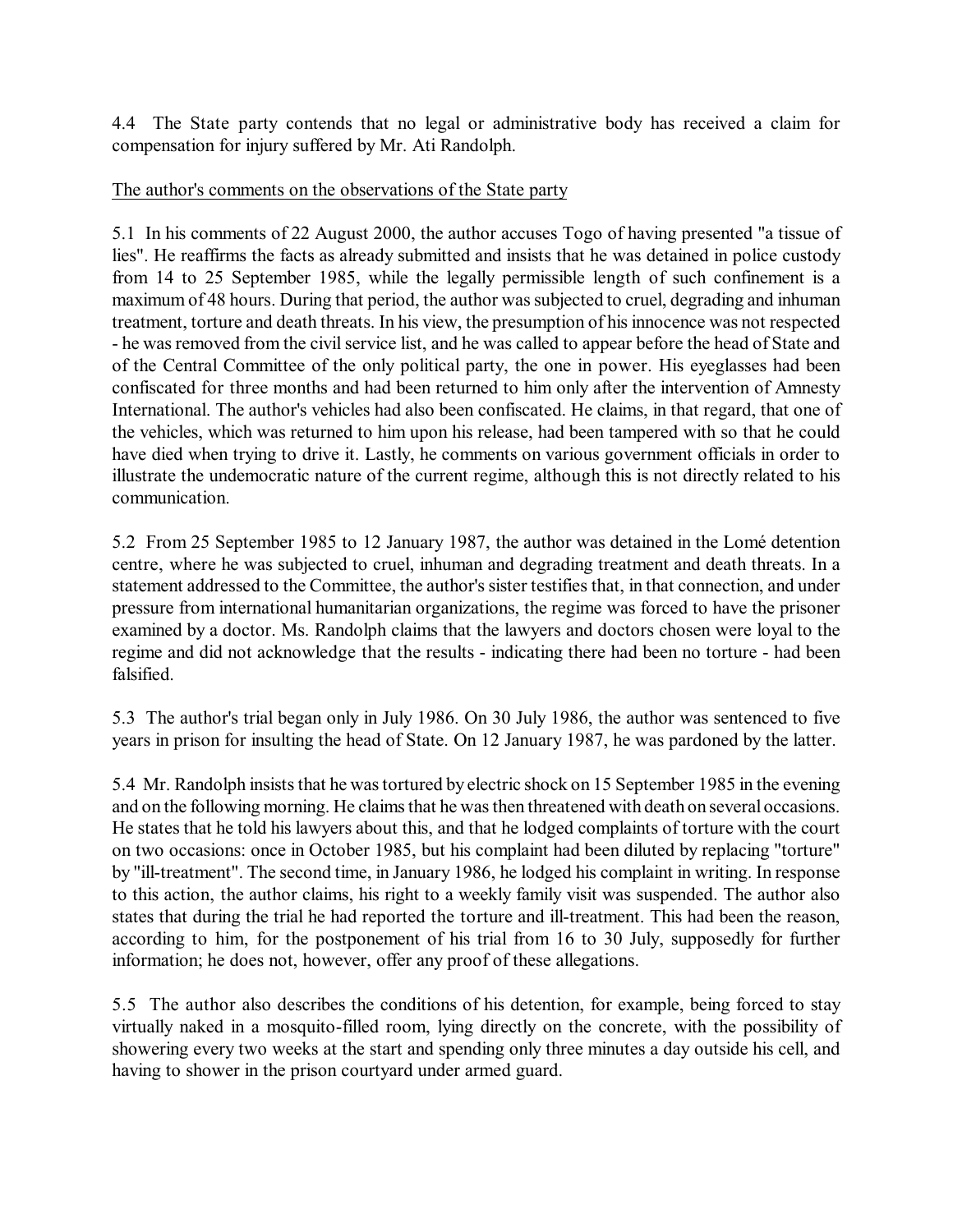5.6 As for the trial, the author states that the President of the court - Ms. Nana - had close ties to the head of State. She had even participated in a demonstration demanding the execution of the author and the others charged in the case, and the confiscation oftheir property. Only the Association of African Jurists, represented by a friend of the head of State, had been authorized to attend the trial, while a representative of Amnesty International had been turned away at the airport.

5.7 The author maintains that no incriminating evidence or witnesses had been produced during the course of the trial. The case involved the distribution of leaflets to defame the head of State. Yet, according to the author, no leaflet was submitted in evidence and the head of State had not entered a defamation complaint.

5.8 The author claims that during the trial his attorneys had demonstrated that his rights had been violated. He states that he himself had shown the court the still-visible scars from having been burnt with electricity. But in his view the attorneys were under pressure and had therefore not pursued that argument.

5.9 Regarding his brother, the author contests the State party's observations, stating that his diplomatic passport had not been extended but that it had taken nine months to issue a new ordinary passport.

## The State party's further observations on the author's comments

6.1 In its note of 27 November 2000, the State party contests the admissibility of the communication. It requests the Committee to declare the communication inadmissible for three reasons: failure to exhaust domestic remedies, use of insulting and defamatory terms and examination of the case by an international instance.

6.2 The State party contends that in Togo any person considering himself or herself to be the victim of human rights violations can have recourse to the courts, to the National Human Rights Commission and to the non-governmental institutions for the defence of human rights. In that connection, the State party states that the author did not submit an appeal to the courts, did not ask for a review of his trial and did not claim compensation for damage of any kind. As for the possible recourse to the National Human Rights Commission, the State party states that the author had not applied to it even though he acknowledged the Commission's importance in his communication.

6.3 The State party insists, without further elaboration, that the author used insulting and defamatory terms in framing his allegations.

6.4 Concerning examination of the case under another international procedure, the State party submits that the United Nations Commission on Human Rights, in itsresolution 1993/75 of 10 March 1993, had decided to monitor the situation of human rights in Togo, which it did until 1996. The State party points out that the author's case was among those considered by the Commission on Human Rights during the period of monitoring.

## The author's further comments on the State party's observations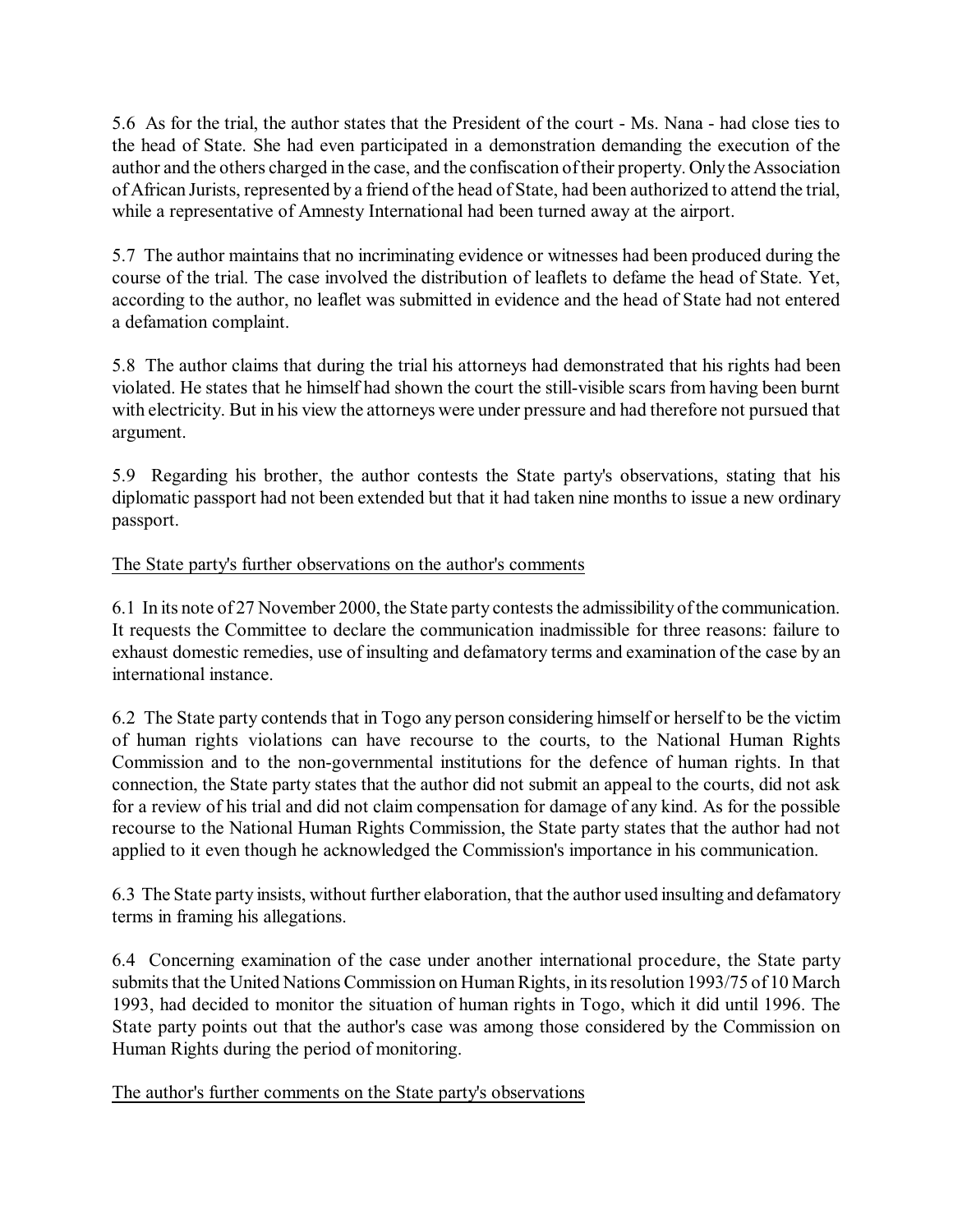7.1 The author submitted his comments on 13 January 2001. Once again criticizing and giving his opinion of various Togolese authorities, he contests the legality and legitimacy of the political regime in power. By way of evidence and in support of his communication, the author submits excerpts from various articles and books, without actually adding any new considerationsin support of his previous allegations regarding human rights violations against himself personally or against members of his family.

7.2 He reiterates his comments of 22 August 2000 and makes further accusations against the political regime in office: corruption and denial of justice. He describes the current conditions for the issuance of passports by Togo, although this has no bearing on this communication.

7.3 Concerning the Government's argument of inadmissibility because of the use of insulting and defamatory terms, the author believes that the terms he used were often insufficient to describe "the whole horror in which the Togolese people has been trapped for almost 35 years". He adds that, if the Government still believes that the terms he used were insulting and defamatory, he stood "ready to defend them before any judicial authority, any court of law, and to furnish irrefutable proof and incriminating evidence, producing as supporting witness the Togolese people".

7.4 The author also cites "the denial of justice" as justification for his failure to exhaust domestic remedies. In that connection, the author expounds on the idea that General Eyadema's conception of justice was entirely and exclusively self-serving. The author refers to the "fireworks affair" and asks the head of State "to respond immediately" to questions regarding the discovery and ordering of the explosives and also to explain the failure to produce any incriminating evidence in that case.

7.5 The author gives his opinion of the presiding judge of the court that convicted him, Ms. Nana, as someone close to the Government, and of the first deputy prosecutor, who did not investigate allegations of torture, as well as of others in high positions.

7.6 Regarding the non-exhaustion of available remedies, the author contends that "any attempt to secure a remedy that presupposes an impartial judicial system is impossible so long as the State party has a dictatorship at the helm". Regarding the National Human Rights Commission, his view is that none of the applicants who had submitted complaints to it in 1985 had obtained satisfaction.

7.7 The author submits that the fact that the Commission on Human Rights had concluded its consideration of the situation of human rights in Togo did not preclude the Committee from considering his communication.

# Decision of the Committee on admissibility

8.1 Before considering any claims contained in a communication, the Human Rights Committee must, in accordance with rule 87 of its rules of procedure, decide whether or not it is admissible under the Optional Protocol to the Covenant.

8.2 At its seventy-first session in April 2001, the Committee considered the admissibility of the communication.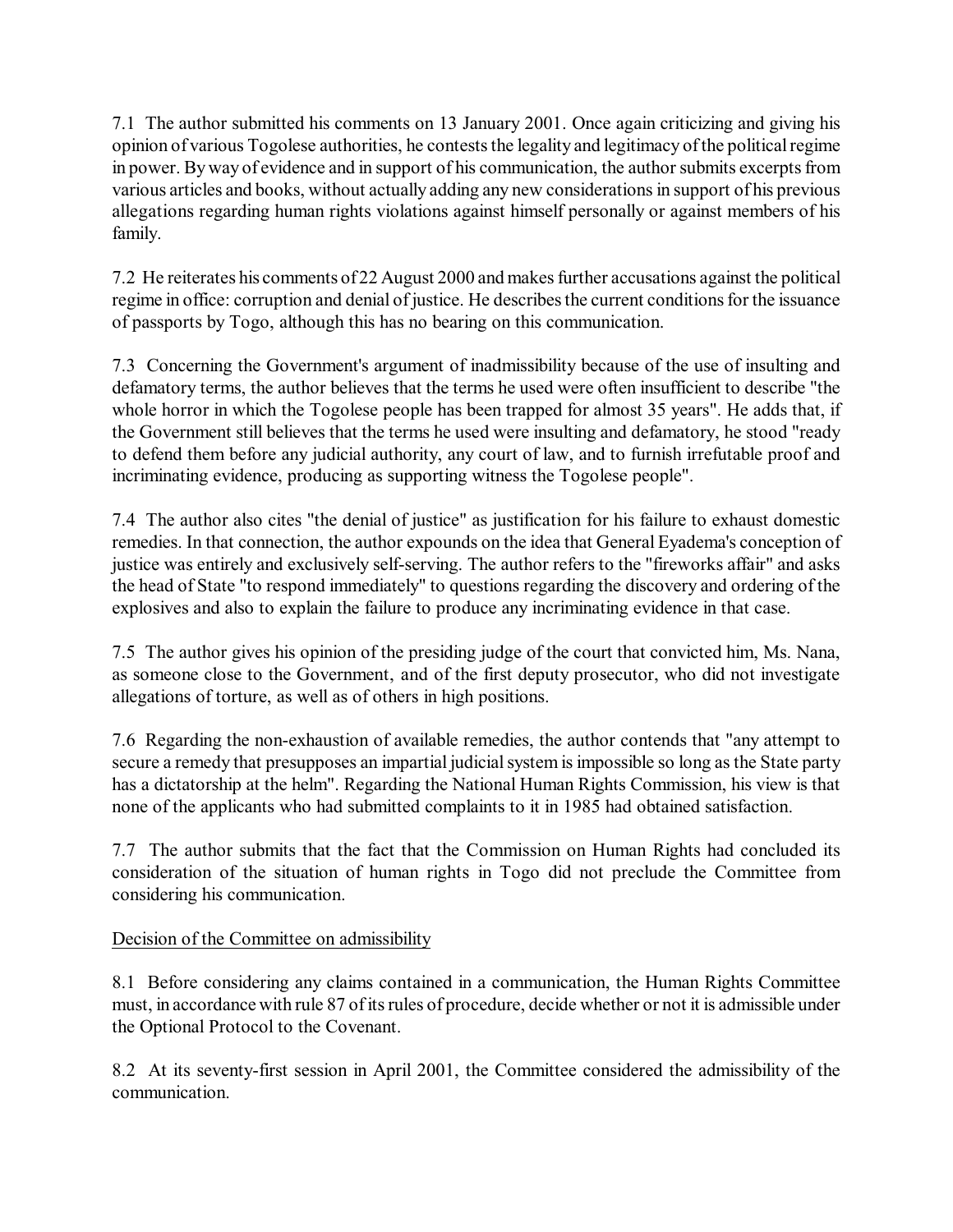8.3 The Committee noted that the part of the communication concerning the author's arrest, torture and conviction refers to a period in which the State party had not yet acceded to the Optional Protocol to the International Covenant on Civil and Political Rights, i.e. prior to 30 June 1988. However, the Committee observed that the grievances arising from that part of the communication, although they referred to events that pre-dated the entry into force of the Optional Protocol for Togo, continued to have effects which could in themselves constitute violations of the Covenant after that date.

8.4 The Committee noted that the examination of the situation in Togo by the Commission on Human Rights could not be thought of as being analogous to the consideration of communications from individuals within the meaning of article 5, paragraph 2 (a), of the Optional Protocol. The Committee referred to its previous decisions, according to which the Commission on Human Rights was not a body of international investigation or settlement within the meaning of article 5, paragraph 2 (a), of the Optional Protocol to the International Covenant on Civil and Political Rights.

8.5 The Committee further noted that the State party contested the admissibility of the communication on the ground of non-exhaustion of domestic remedies, given that no remedy had been sought by the author in respect of alleged violations of rights under the Covenant. The Committee found that the author had not put forward any argument to justify the non-exhaustion of available domestic remedies in respect of his late brother. Consequently, the Committee decided that this part of the communication was inadmissible.

8.6 However, regarding the allegations about the author's own case (paragraphs 2.5, 5.6 and 5.8 above), the Committee considered that the State partyhad not responded satisfactorily to the author's contention that there was no effective remedy in domestic law with respect to the alleged violations of his rights as enshrined in the Covenant, and consequently it found the communication to be admissible on 5 April 2001.

## Observations by the State party

9.1 In its observations of 1 October 2001 and 2002, the State party endorses the Committee's decision on the inadmissibility of the part of the communication concerning the author's brother, but contests the admissibility of the remainder of the communication in respect of the author himself.

9.2 Referring to paragraph 2.5 of the decision on admissibility, the State party reiterates its submission that the author has failed to exhaust domestic remedies, stressing in particular the opportunitiesto seek a remedy through the Court of Appeal and, if need be, the Supreme Court. The State party notes that it fully shares the individual opinion of one member of the Committee<sup>1</sup> and requests the Committee to take this opinion into account when re-examining the communication.

9.3 With reference to paragraph 5.6 of the decision on admissibility, the State party says that the regime has always respected the principle of the independence of the judiciary and that the author's doubts about the President of the court are gratuitous and unfounded claims made with the sole purpose of defaming her. The State party reiterates that the author's case was tried fairly and openly, in complete independence and impartiality, asthe author's own counsel has noted (so the State party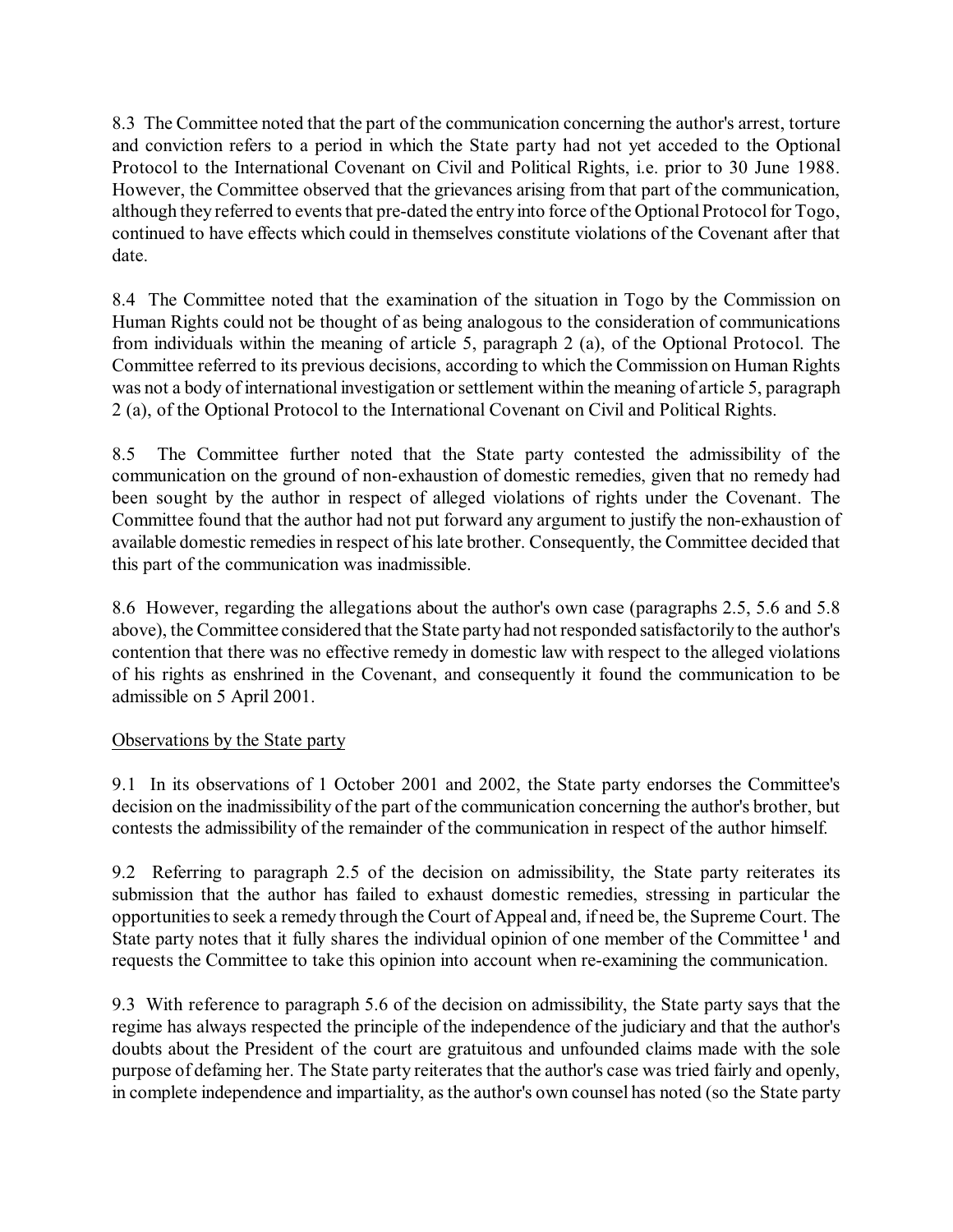claims).

9.4 In connection with paragraph 5.8 of the decision on admissibility, the State party again refers to its observations of 2 March 2000.

#### Author's comments on observations by the State party

10.1 In his comments of 3 April, 7 June and 14 July 2002, the author restates his arguments, especially that of the failure by the State party to respect human rights, institutions and legal instruments, and the de facto lack of independence of the judiciary in Togo.

### Re-examination of the decision on admissibility and consideration of the merits

11.1 The Human Rights Committee has considered the present communication in the light of all the information made available to it by the parties, in accordance with the provisions of article 5, paragraph 1, of the Optional Protocol.

11.2 The Committee has taken note of the observations of the State party of 1 October 2001 and 2002 regarding the inadmissibility of the communication on the ground of failure to exhaust domestic remedies. It notes that the State party has adduced no new or additional elements concerning inadmissibility, other than the observations which it made earlier at the admissibility stage, which would prompt the Committee to re-examine its decision. The Committee therefore considers that it should not review its finding of admissibility of 5 April 2001.

11.3 The Committee passes immediately to consideration of the merits.

12. Noting the fact that the Optional Protocol entered into force for the State party on 30 June 1988, that is, subsequent to the release and exile of the author, the Committee recalls its admissibility decision according to which it would need to be decided on the merits whether the alleged violations of articles 7, 9, 10 and 14 continued, after the entry into force of the Optional Protocol, to have effects that of themselves constitute a violation of the Covenant. Although the author claims that he has been forced into exile and to live apart from his family and relatives, and although he has after the Committee's admissibility decision provided some additional arguments why he believes that he cannot return to Togo, the Committee is of the view that insofar as the author's submission could be understood to relate to such continuing effects of the original grievances that in themselves would amount to a violation of article 12 or other provisions of the Covenant, the author's claims have not been substantiated to such a level of specificity that would enable the Committee to establish a violation of the Covenant.

13. The Human Rights Committee, acting under article 5, paragraph 4, of the Optional Protocol to the International Covenant on Civil and Political Rights, is of the view that the facts as found by the Committee do not reveal any violation of the Covenant.

[Adopted in English, French and Spanish, the French text being the original version. Subsequently to be issued also in Arabic, Chinese and Russian as part of the Committee's annual report to the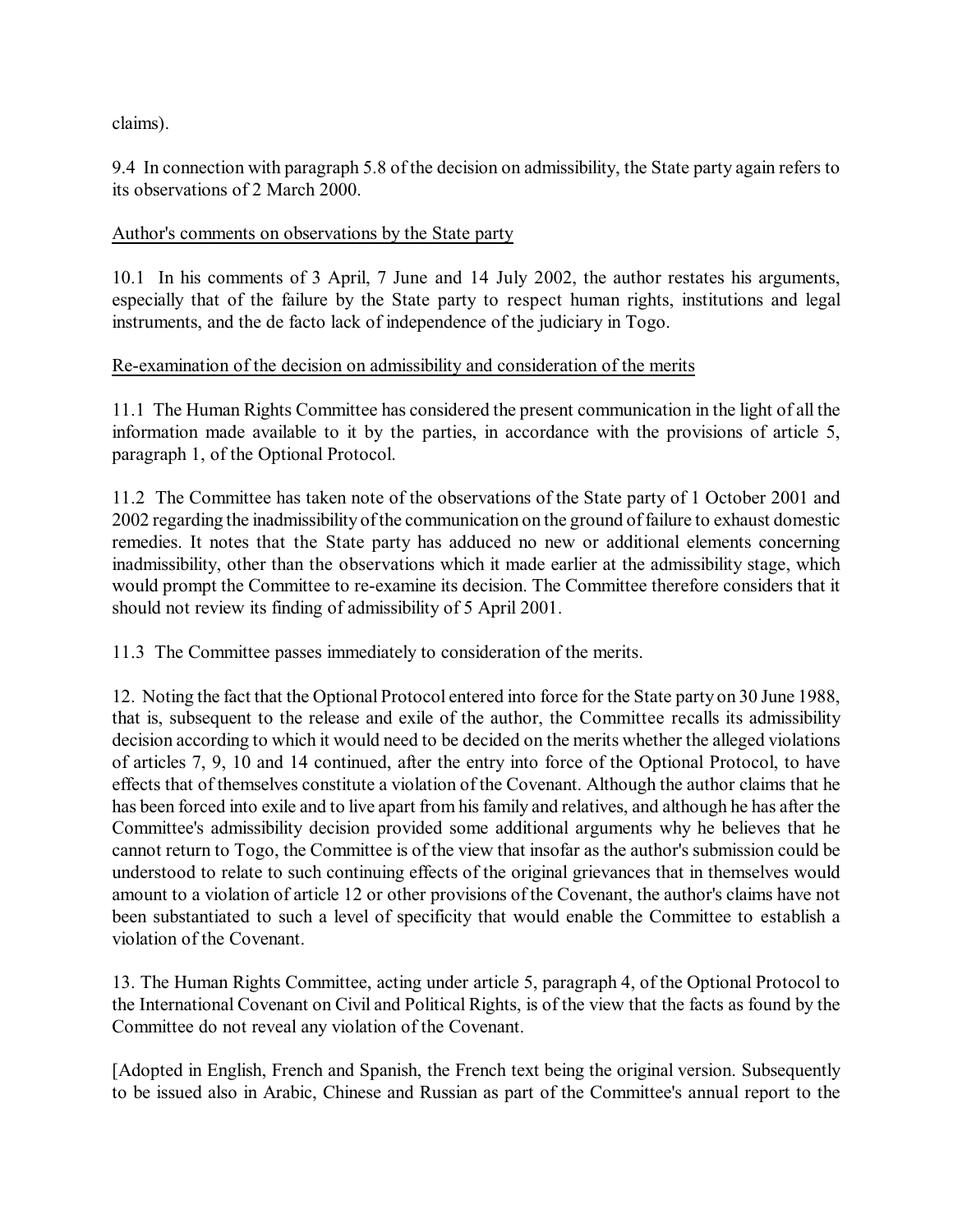General Assembly.]

\* The following members of the Committee participated in the examination of the present communication: Mr. Abdelfattah Amor, Mr. Nisuke Ando, Mr. Prafullachandra Natwarlal Bhagwati, Mr. Alfredo Castillero Hoyos, Ms. Christine Chanet, Mr. Franco Depasquale, Mr. Maurice Glèlè Ahanhanzo, Mr. Walter Kälin, Mr. Ahmed Tawfik Khalil, Mr. Rafael Rivas Posada, Mr. Nigel Rodley, Mr. Ivan Shearer, Mr. Hipólito Solari Yrigoyen, Ms. Ruth Wedgwood, Mr. Roman Wieruszewski and Mr. Maxwell Yalden.

The texts of two individual opinions signed by Committee members Mr. Abdelfattah Amor amd Mr. Hipólito Solari-Yrigoyen are appended to the present document.

# **Appendix**

## Individual opinion of Mr. Abdelfattah Amor with regard to the decision on admissibility of 5 April 2001

While sharing the conclusion of the Committee regarding the inadmissibility of the part of the communication relating to the author's brother, I continue to have reservations about the admissibility of the rest of the communication. There are a number of legal reasons for this:

1. Article 5, paragraph 2 (b), of the Optional Protocol to the International Covenant on Civil and Political Rights states that: "The Committee shall not consider anycommunication from an individual unless it has ascertained that the individual has exhausted all available domestic remedies. This shall not be the rule where the application of the remedies is unreasonably prolonged."

Point number one: the onus is on the Committee to satisfy itself that the individual has exhausted all domestic remedies. The Committee's role in the case is to ascertain rather than to assess. The author's allegations, unless they focus on an unreasonable delay in proceedings, insufficient explanations offered by the State party, or manifest inaccuracies or errors, are not such as to necessitate a change in the Committee's role.

Point number two: article 5, paragraph 2 (b), of the Optional Protocol is quite unambiguous and requires no interpretation. It is perfectly clear and restrictive. It is not necessary to go beyond the text to make sense of it, which would mean twisting it and changing its meaning and scope.

Point number three: the sole exception to the rule of exhaustion of domestic remedies concerns unreasonable delay in proceedings, which is clearly not applicable in the present instance.

2. It is undeniable that the sentencing of the author to five years' imprisonment in 1986 was never appealed, either before the author's pardon in January1987 or at any time afterwards. In other words, from the standpoint of the criminal law, no remedy was ever explored, let alone applied.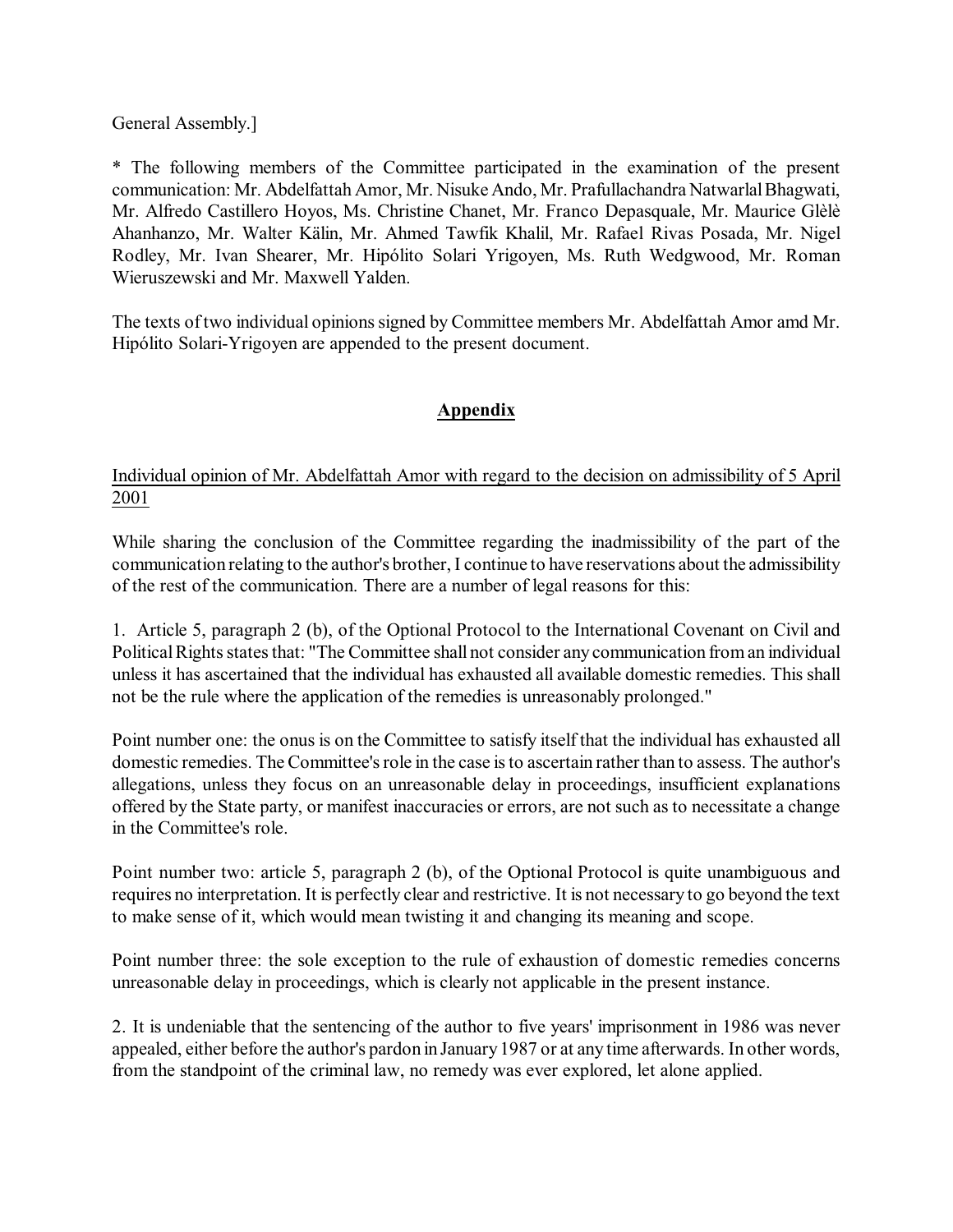3. From the standpoint of the civil law and an action to seek compensation, the author has never, either as a principal party or in any other capacity, gone to court to claim damages, with the result that his case has been referred to the Committee for the first time as an initial action.

4. The author could have referred the case to the Committee with effect from August 1988, the date on which the Optional Protocol came into force with respect to the State party. The fact that he has waited more than 11 years to take advantage of the new procedure available to him cannot fail to raise questions, including that of a possible abuse of the right of submission referred to in article 3 of the Optional Protocol.

5. The Committee lacks accurate, consistent and systematic evidence that would enable it to corroborate the author's allegations about the State party's judicial system as a whole, either as regards its criminal or its civil side. By basing its position on the general absence of effective remedies, as claimed by the author, the Committee has made a decision which, legally speaking, is questionable and could even be contested.

6. It is to be feared that this decision will constitute a vexatious precedent, in the sense that it could be taken to condone a practice that lies outside the scope of article 5, paragraph 2 (b), of the Optional Protocol.

To sum up, I amof the view that, considering the circumstances described in the communication, the author's doubts about the effectiveness of the domestic remedies do not absolve him from exhausting them. The Committee should have concluded that the provision contained in article 5, paragraph 2 (a), of the Optional Protocol had not been satisfied and that the communication was inadmissible.

(Signed): Abdelfattah Amor

[Done in English, French and Spanish, the French text being the original version.]

## Individual opinion by Committee member Hipolito solari-yrigoyen (dissenting)

I disagree with the present communication on the grounds set forth below.

12. The Committee notes the fact that the Optional Protocol entered into force for the State party on 30 June 1988, that is, subsequent to the release and exile of the author. At the same time the Committee recalls its admissibility decision according to which it would need to be decided on the merits whether the alleged violations of articles 7, 9, 10 and 14 continued, after the entry into force of the Optional Protocol, to have effects that of themselves constitute a violation of the Covenant. In this regard, the author says that he has been forced into exile and to live apart from his family and relatives. In the view of the Committee, this claim should be understood as referring to the alleged violations of the author's rights in 1985-1987, which relate to such continuing effects of the original grievances that in themselves would amount to a violation of article 12 and other related provisions of the Covenant which permanently prevent his safe return to Togo.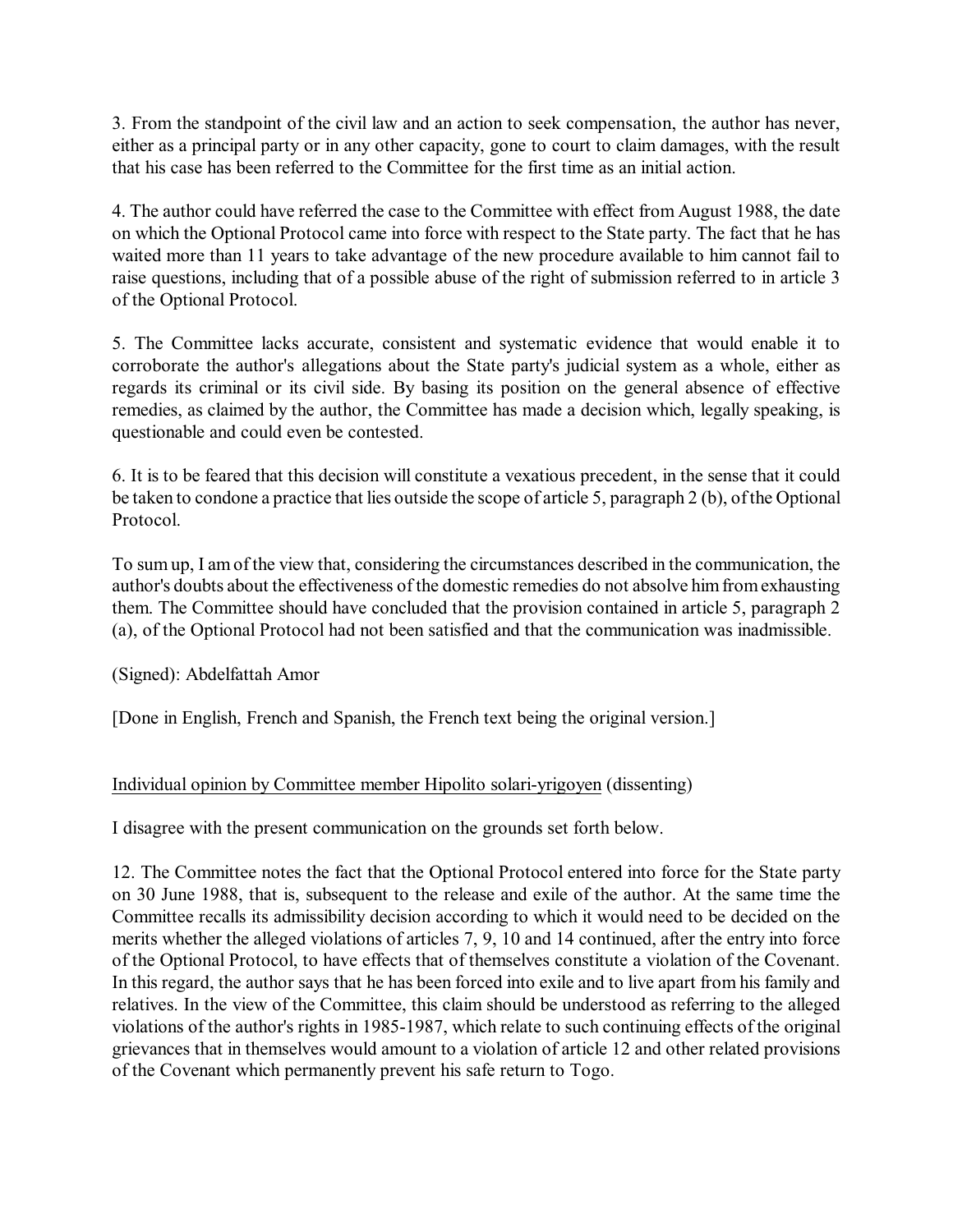12.1 The Committee observes that in its first presentation, on 2 March 2000, the State party denied that the author had been forced into exile, but that subsequently, after his detailed and specific comments made on 22 August 2000, it has not provided any explanation or made any statement which would clarify the matter, in accordance with its obligations under article 4.2 of the Optional Protocol. By means of a simple statement it could have rebutted the author's claim that he is unable to return safely to Togo and offered assurances regarding his return, but it did not do so. It should be borne in mind that only the State party could offer such guarantees to put an end to the ongoing effects which underlie the author's exile by arbitrarily depriving him of his right to return to his own country. In its presentations made on 27 November 2000 and 1 October 2001 and 2002, the State party confined itself to rejecting the admissibility of the complaint as far as the author is concerned. It should be borne in mind that the State has supplied no new elements which would indicate that the continuing effects of the events which occurred before 30 June 1988 have ceased.

12.2 It is necessary to ask whether the time which elapsed between the date when the Optional Protocol entered into force for the State party and the date when the complaint was submitted might undermine or nullify the argument relating to continuing effects which mean that the author's exile is involuntary. The answer is no, since exiles have no time limits as long as the circumstances which provoked them persist, which isthe case with the State party. In many cases these circumstances have persisted longer than the normal human life span. Moreover, it cannot be forgotten that forced exile imposes a punishment on the victim with the aggravating factor that no judge has provided the accused with all the guarantees of due process before imposing the punishment. The punishment of exile, in short, is an administrative punishment. It is in addition a manifestly cruel one, as society has considered since the remotest times because of the effects on the victim, his family and his emotional and other ties when he is forcibly uprooted.

12.3 Article 12 of the Covenant prohibits forced exile, stating that no one shall be arbitrarily deprived of the right to enter his own country. In General Comment No. 27, the Committee stated that the reference to the concept of arbitrariness covers all State action, legislative, administrative and judicial. Moreover, the possibility that the author may have dual nationality is of no importance, since, as also mentioned in the General Comment, "the scope of 'his own country' is broader than that of 'his own nationality'. Thus the persons entitled to exercise this right can be identified only by interpreting the meaning of the phrase 'his own country'", which gives recognition to a person's special links with that country.

13. The Human Rights Committee is of the view that the original grievances suffered by the author in Togo in 1985-1987 have a continuing effect in that they prevent him from returning in safety to his own country. Consequently, there has been a violation of article 12, paragraph 4, of the Covenant, read in conjunction with articles 7, 9, 10 and 14.

14. In accordance with article 2, paragraph 3 (a), of the Covenant, the Committee considers that the author is entitled to an effective remedy.

15. Bearing in mind that, by becoming a party to the Optional Protocol, the State has recognized the competence of the Committee to determine whether there has been a violation of the Covenant or not and that, pursuant to article 2 of the Covenant, the State party has undertaken to ensure to all